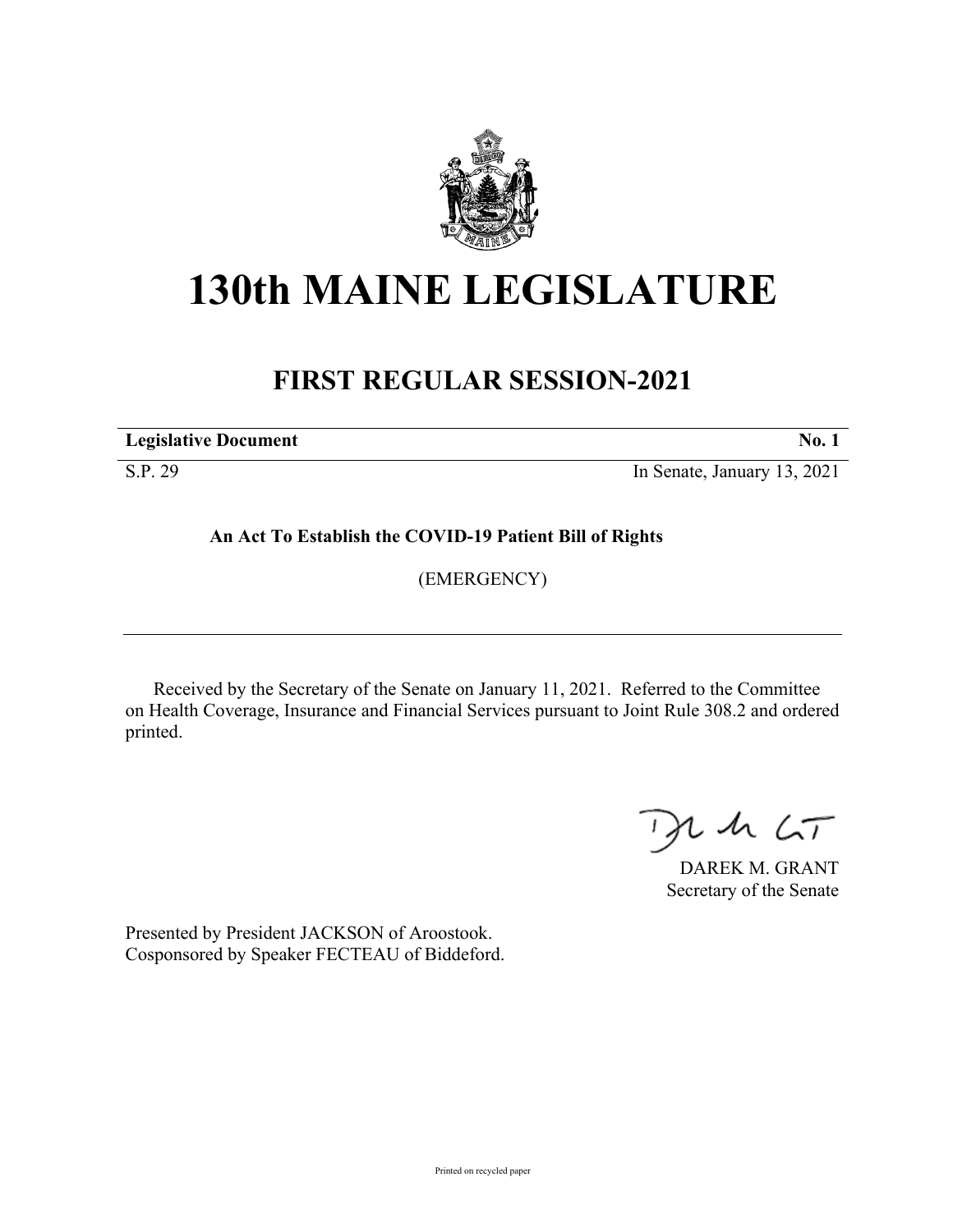| $\mathbf{1}$   | <b>Emergency preamble.</b> Whereas, acts and resolves of the Legislature do not               |
|----------------|-----------------------------------------------------------------------------------------------|
| $\overline{2}$ | become effective until 90 days after adjournment unless enacted as emergencies; and           |
| 3              | Whereas, the spread of the novel coronavirus disease referred to as COVID-19 has              |
| $\overline{4}$ | created a public health emergency; and                                                        |
| 5              | <b>Whereas,</b> in response to COVID-19, the World Health Organization has declared a         |
| 6              | pandemic, the President of the United States has declared a national emergency and the        |
| $\tau$         | Governor of Maine has declared a civil state of emergency; and                                |
| $8\,$          | <b>Whereas,</b> in response to COVID-19, the Governor of Maine has also proclaimed an         |
| 9              | insurance emergency pursuant to the Maine Revised Statutes, Title 24-A, section 471 and,      |
| 10             | pursuant to that proclamation, the Superintendent of Insurance has issued orders relating to  |
| 11             | health insurance coverage for COVID-19 testing and immunization during the civil state        |
| 12             | of emergency; and                                                                             |
| 13             | <b>Whereas,</b> in response to COVID-19, the Governor of Maine has also issued executive      |
| 14             | orders relating to the ability of Maine residents to ensure continued access to health care   |
| 15             | services through telehealth and to necessary prescription drugs; and                          |
| 16             | <b>Whereas,</b> it is important to maintain these important consumer protections related to   |
| 17             | health insurance coverage once the civil state of emergency expires; and                      |
| 18             | <b>Whereas,</b> the purpose of this legislation is to ensure that those consumer protections  |
| 19             | are codified in state law; and                                                                |
| 20             | <b>Whereas,</b> in the judgment of the Legislature, these facts create an emergency within    |
| 21             | the meaning of the Constitution of Maine and require the following legislation as             |
| 22             | immediately necessary for the preservation of the public peace, health and safety; now,       |
| 23             | therefore,                                                                                    |
| 24             | Be it enacted by the People of the State of Maine as follows:                                 |
| 25             | <b>PART A</b>                                                                                 |
| 26             | Sec. A-1. 24-A MRSA §4320-P is enacted to read:                                               |
| 27             | §4320-P. Coverage for health care services for COVID-19                                       |
| 28             | Notwithstanding any other requirements of this Title to the contrary, a carrier offering      |
| 29             | a health plan in this State shall provide, at a minimum, coverage as required by this section |
| 30             | for health care services for coronavirus disease 2019, referred to in this section as         |
| 31             | "COVID-19."                                                                                   |
| 32             | 1. Testing. A carrier shall provide coverage for screening and testing for COVID-19           |
| 33             | as follows.                                                                                   |
| 34             | A. A carrier shall provide coverage for screening and testing for COVID-19 that is:           |
| 35             | (1) Medically necessary as determined by a health care provider;                              |
| 36             | (2) Performed in accordance with any written standing order issued by the state               |
| 37             | epidemiologist within the Department of Health and Human Services, Maine                      |
| 38             | Center for Disease Control and Prevention; or                                                 |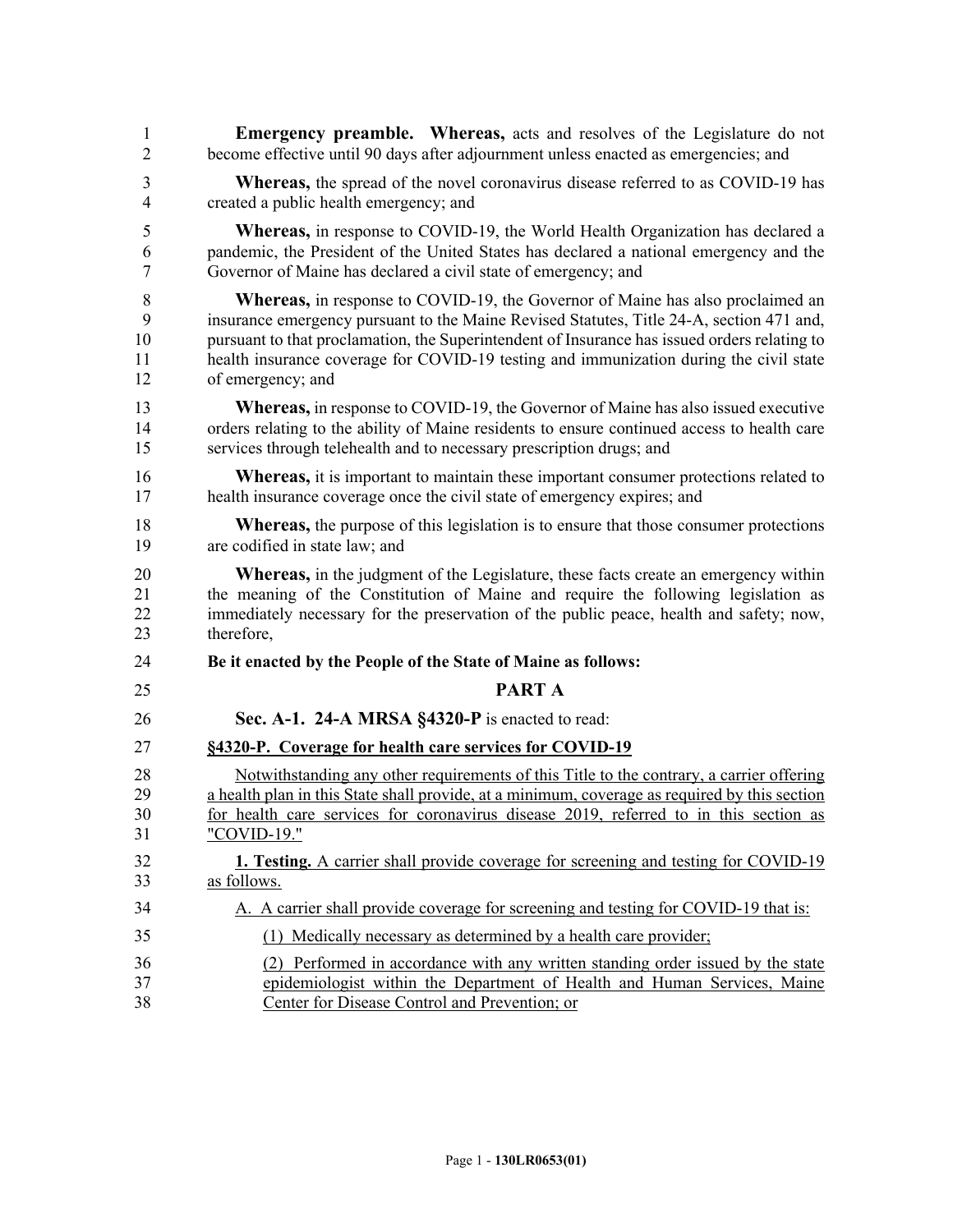| 1              | (3) Required by an employer, institution of higher education or public or private            |
|----------------|----------------------------------------------------------------------------------------------|
| $\overline{2}$ | school, notwithstanding any requirements of any written standing order issued by             |
| 3              | the state epidemiologist.                                                                    |
| $\overline{4}$ | B. A carrier may not impose any deductible, copayment, coinsurance or other cost-            |
| 5              | sharing requirement.                                                                         |
| 6              | C. A carrier may not make coverage without cost sharing as required by paragraph B           |
| 7              | dependent on any prior authorization requirement.                                            |
| 8              | D. A carrier may not make coverage without cost sharing as required by paragraph B           |
| 9              | dependent on the use of a provider in a carrier's network unless an enrollee is offered      |
| 10             | screening and testing by a network provider without additional delay and the enrollee        |
| 11             | chooses instead to obtain screening from an out-of-network provider or to be tested by       |
| 12             | an out-of-network laboratory.                                                                |
| 13             | 2. Immunization; COVID-19 vaccines. A carrier shall provide coverage for the costs           |
| 14             | and all associated costs of administration of COVID-19 vaccines as follows.                  |
| 15             | A. A carrier shall provide coverage for any COVID-19 vaccine licensed by the United          |
| 16             | States Food and Drug Administration that is recommended by the United States                 |
| 17             | Centers for Disease Control and Prevention Advisory Committee on Immunization                |
| 18             | Practices, or successor organization, for administration to a person 16 years of age or      |
| 19             | older according to a valid prescription or a written standing order from a practitioner      |
| 20             | authorized under the laws of this State to issue an order, a prescription or a protocol to   |
| 21             | a person 16 years of age or older for COVID-19 vaccines licensed by the United States        |
| 22             | Food and Drug Administration.                                                                |
| 23             | B. A carrier may not impose any deductible, copayment, coinsurance or other cost-            |
| 24             | sharing requirement.                                                                         |
| 25             | C. A carrier may not make coverage without cost sharing as required by paragraph B           |
| 26             | dependent on any prior authorization requirement.                                            |
| 27             | D. A carrier may not make coverage without cost sharing as required by paragraph B           |
| 28             | dependent on the use of a provider in a carrier's network unless an enrollee is offered      |
| 29             | immunization by a network provider without additional delay and the enrollee chooses         |
| 30             | instead to obtain immunization from an out-of-network provider.                              |
| 31             | <b>3. Rules.</b> The superintendent may adopt rules to implement and administer this section |
| 32             | to align with any applicable federal requirements. Rules adopted pursuant to this subsection |
| 33             | are routine technical rules as defined in Title 5, chapter 375, subchapter 2-A.              |
| 34             | <b>PART B</b>                                                                                |
| 35             | Sec. B-1. 32 MRSA §2213 is enacted to read:                                                  |
| 36             | §2213. Prescriptions during a state of emergency                                             |
| 37             | An individual licensed under this chapter whose scope of practice includes prescribing       |
| 38             | medication may prescribe to a patient a supply of a prescription drug for an extended period |
| 39             | of time, not to exceed a 180-day supply, during a state of emergency declared by the         |
| 40             | Governor in accordance with Title 37-B, section 742, except for a drug prescribed in         |
| 41             | accordance with section 2210.                                                                |
| 42             | Sec. B-2. 32 MRSA §2600-G is enacted to read:                                                |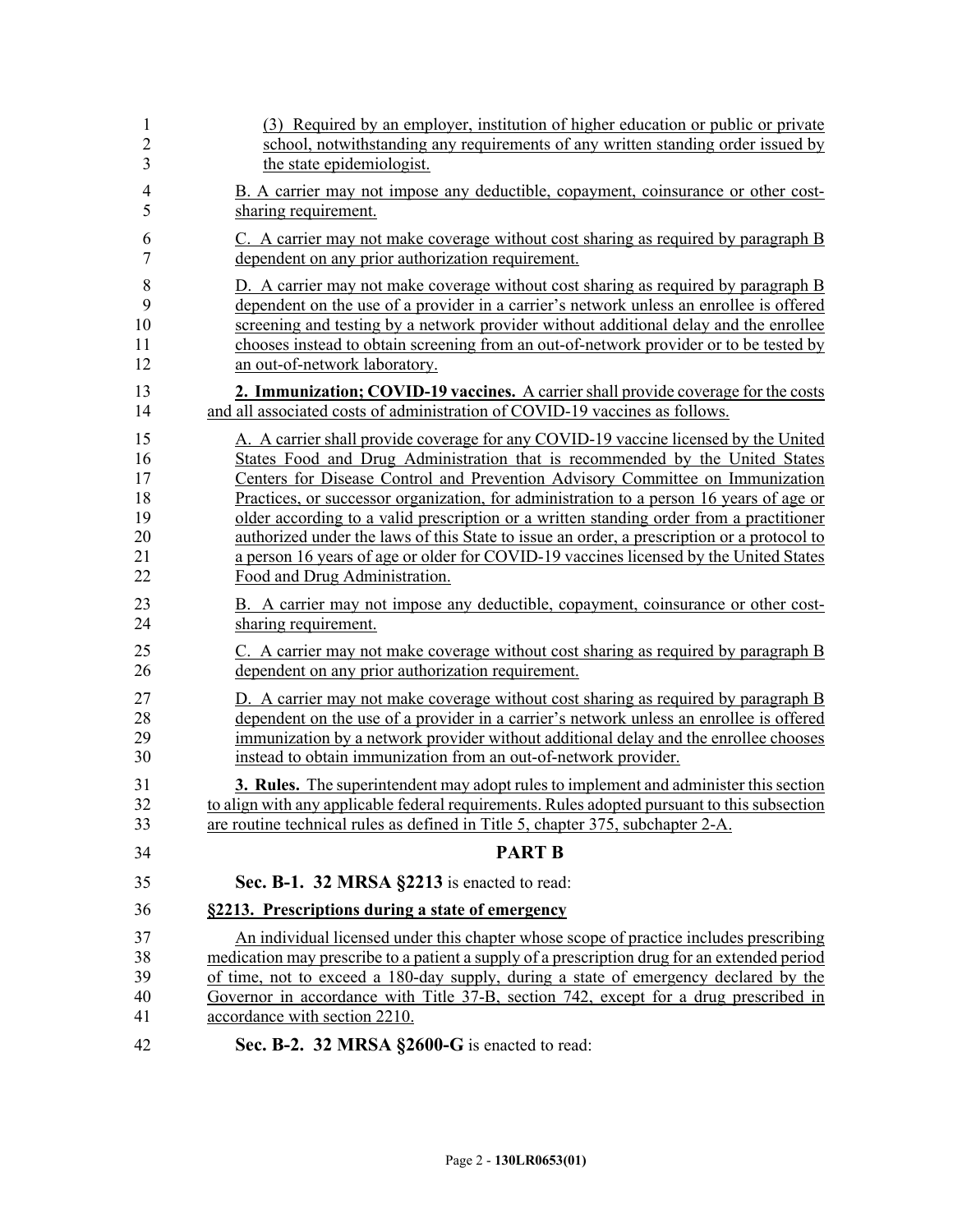| 1                                                                          | §2600-G. Prescriptions during a state of emergency                                                                                                                                                                                                                                                                                                                                                                                                                                                                                                                                                                                                                                                                                                                                                                                                                                                                                                                                                                                                                                                                                                                                                            |
|----------------------------------------------------------------------------|---------------------------------------------------------------------------------------------------------------------------------------------------------------------------------------------------------------------------------------------------------------------------------------------------------------------------------------------------------------------------------------------------------------------------------------------------------------------------------------------------------------------------------------------------------------------------------------------------------------------------------------------------------------------------------------------------------------------------------------------------------------------------------------------------------------------------------------------------------------------------------------------------------------------------------------------------------------------------------------------------------------------------------------------------------------------------------------------------------------------------------------------------------------------------------------------------------------|
| 2<br>3<br>4<br>5<br>6                                                      | An individual licensed under this chapter whose scope of practice includes prescribing<br>medication may prescribe to a patient a supply of a prescription drug for an extended period<br>of time, not to exceed a 180-day supply, during a state of emergency declared by the<br>Governor in accordance with Title 37-B, section 742, except for a drug prescribed in<br>accordance with section 2600-C.                                                                                                                                                                                                                                                                                                                                                                                                                                                                                                                                                                                                                                                                                                                                                                                                     |
| 7                                                                          | Sec. B-3. 32 MRSA §3300-J is enacted to read:                                                                                                                                                                                                                                                                                                                                                                                                                                                                                                                                                                                                                                                                                                                                                                                                                                                                                                                                                                                                                                                                                                                                                                 |
| 8                                                                          | §3300-J. Prescriptions during a state of emergency                                                                                                                                                                                                                                                                                                                                                                                                                                                                                                                                                                                                                                                                                                                                                                                                                                                                                                                                                                                                                                                                                                                                                            |
| 9<br>10<br>11<br>12<br>13                                                  | An individual licensed under this chapter whose scope of practice includes prescribing<br>medication may prescribe to a patient a supply of a prescription drug for an extended period<br>of time, not to exceed a 180-day supply, during a state of emergency declared by the<br>Governor in accordance with Title 37-B, section 742, except for a drug prescribed in<br>accordance with section 3300-F.                                                                                                                                                                                                                                                                                                                                                                                                                                                                                                                                                                                                                                                                                                                                                                                                     |
| 14                                                                         | Sec. B-4. 32 MRSA §3658 is enacted to read:                                                                                                                                                                                                                                                                                                                                                                                                                                                                                                                                                                                                                                                                                                                                                                                                                                                                                                                                                                                                                                                                                                                                                                   |
| 15                                                                         | §3658. Prescriptions during a state of emergency                                                                                                                                                                                                                                                                                                                                                                                                                                                                                                                                                                                                                                                                                                                                                                                                                                                                                                                                                                                                                                                                                                                                                              |
| 16<br>17<br>18<br>19<br>20                                                 | An individual licensed under this chapter whose scope of practice includes prescribing<br>medication may prescribe to a patient a supply of a prescription drug for an extended period<br>of time, not to exceed a 180-day supply, during a state of emergency declared by the<br>Governor in accordance with Title 37-B, section 742, except for a drug prescribed in<br>accordance with section 3657.                                                                                                                                                                                                                                                                                                                                                                                                                                                                                                                                                                                                                                                                                                                                                                                                       |
| 21                                                                         | Sec. B-5. 32 MRSA §13786-E is enacted to read:                                                                                                                                                                                                                                                                                                                                                                                                                                                                                                                                                                                                                                                                                                                                                                                                                                                                                                                                                                                                                                                                                                                                                                |
| 22                                                                         | §13786-E. Prescriptions during a state of emergency                                                                                                                                                                                                                                                                                                                                                                                                                                                                                                                                                                                                                                                                                                                                                                                                                                                                                                                                                                                                                                                                                                                                                           |
| 23<br>24<br>25<br>26                                                       | A pharmacist may dispense to a patient a supply of a prescription drug for an extended<br>period of time, not to exceed a 180-day supply, during a state of emergency declared by<br>the Governor in accordance with Title 37-B, section 742, unless the prescription drug order<br>is prescribed in accordance with section 2210, 2600-C, 3300-F, 3657 or 18308.                                                                                                                                                                                                                                                                                                                                                                                                                                                                                                                                                                                                                                                                                                                                                                                                                                             |
| 27                                                                         | Sec. B-6. 32 MRSA §13831, sub-§2-A is enacted to read:                                                                                                                                                                                                                                                                                                                                                                                                                                                                                                                                                                                                                                                                                                                                                                                                                                                                                                                                                                                                                                                                                                                                                        |
| 28<br>29<br>30<br>31<br>32<br>33<br>34<br>35<br>36<br>37<br>38<br>39<br>40 | 2-A. Administration of COVID-19 vaccines. A pharmacist licensed in this State<br>who meets the qualifications and requirements of section 13832 and rules adopted by the<br>board, in addition to influenza vaccines under subsection 1 and other vaccines under<br>subsection 2, may administer coronavirus disease 2019, or COVID-19, vaccines licensed<br>by the United States Food and Drug Administration that are recommended by the United<br>States Centers for Disease Control and Prevention Advisory Committee on Immunization<br>Practices, or successor organization, for administration to a person 16 years of age or older<br>according to a valid prescription when the person has an existing primary care physician or<br>other existing relationship with a nurse practitioner or an authorized practitioner in this<br>State. A pharmacist may administer COVID-19 vaccines licensed by the United States<br>Food and Drug Administration that are outside the guidelines recommended by the United<br>States Centers for Disease Control and Prevention Advisory Committee on Immunization<br>Practices, or successor organization, to a person 16 years of age or older according to a |
| 41<br>42                                                                   | valid prescription when the person has an existing primary care physician or other existing                                                                                                                                                                                                                                                                                                                                                                                                                                                                                                                                                                                                                                                                                                                                                                                                                                                                                                                                                                                                                                                                                                                   |
|                                                                            | relationship with a nurse practitioner or an authorized practitioner in this State if the                                                                                                                                                                                                                                                                                                                                                                                                                                                                                                                                                                                                                                                                                                                                                                                                                                                                                                                                                                                                                                                                                                                     |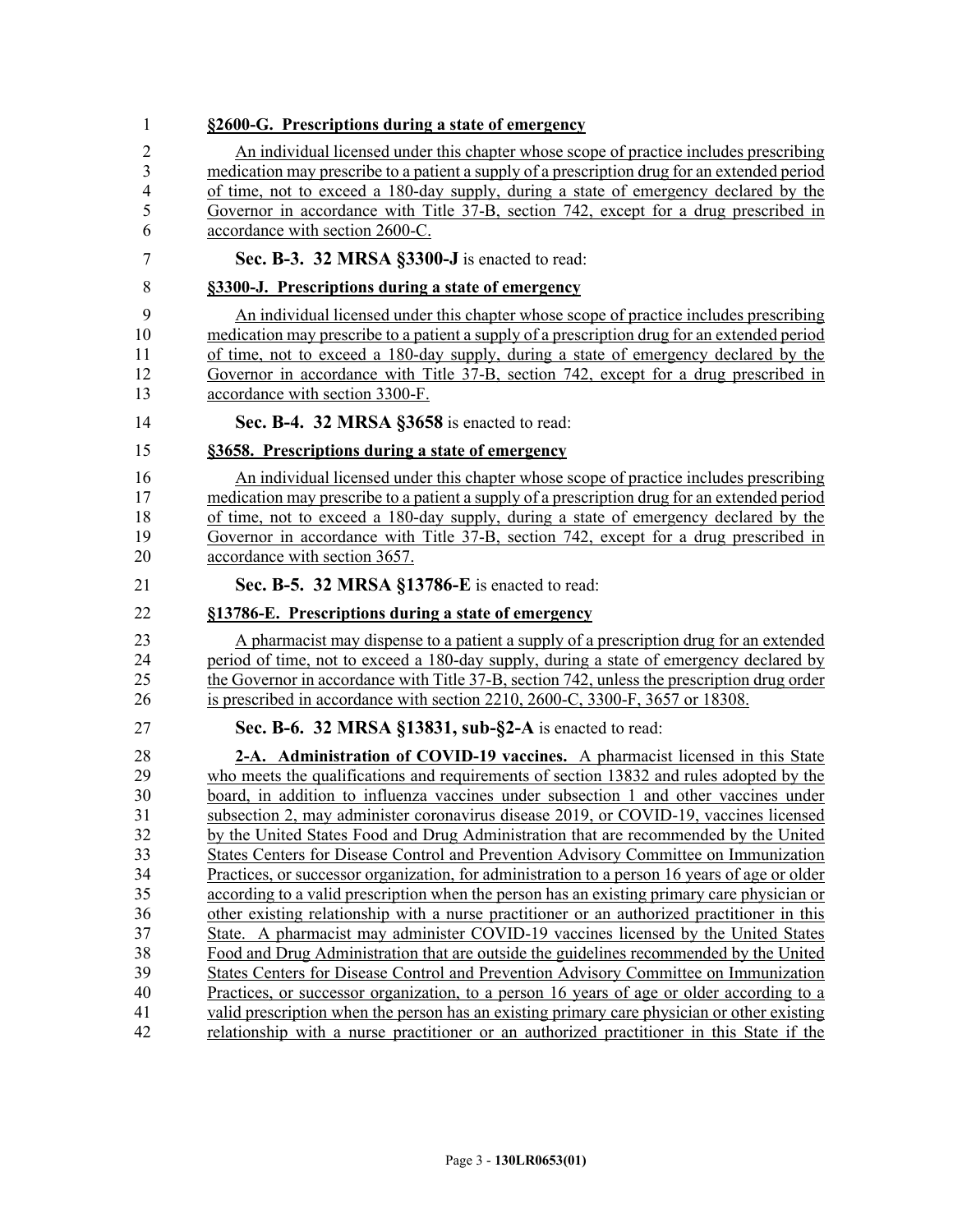| 1              | prescription specifically states that the vaccine is medically necessary. When the person            |
|----------------|------------------------------------------------------------------------------------------------------|
| $\overline{2}$ | does not have an existing relationship with a primary care physician, nurse practitioner or          |
| 3              | other practitioner in this State, the pharmacist may proceed to administer according to a            |
| $\overline{4}$ | treatment protocol established by an authorized practitioner or a written standing order             |
| 5              | from a practitioner authorized under the laws of this State to issue an order, a prescription        |
| 6              | or a protocol to a person 16 years of age or older for COVID-19 vaccines licensed by the             |
| $\overline{7}$ | United States Food and Drug Administration that are recommended by the United States                 |
| $\,$ 8 $\,$    | Centers for Disease Control and Prevention Advisory Committee on Immunization                        |
| 9              | Practices, or successor organization, for administration.                                            |
| 10             | Sec. B-7. 32 MRSA §18309 is enacted to read:                                                         |
| 11             | §18309. Prescriptions during a state of emergency                                                    |
| 12             | An individual licensed under this chapter whose scope of practice includes prescribing               |
| 13             | medication may prescribe to a patient a supply of a prescription drug for an extended period         |
| 14             | of time, not to exceed a 180-day supply, during a state of emergency declared by the                 |
| 15             | Governor in accordance with Title 37-B, section 742, except for a drug prescribed in                 |
| 16             | accordance with section 18308.                                                                       |
| 17             | <b>PART C</b>                                                                                        |
| 18             | Sec. C-1. 24 MRSA §2904, sub-§1, ¶A, as amended by PL 2019, c. 289, §1, is                           |
| 19             | further amended to read:                                                                             |
| 20             | A. A licensed health care practitioner who voluntarily, without the expectation or                   |
| 21             | receipt of monetary or other compensation either directly or indirectly, provides                    |
| 22             | professional services, including services provided through telehealth as defined in Title            |
| 23             | 24-A, section 4316, subsection 1, paragraph $E \underline{C}$ , within the scope of that health care |
| 24             | practitioner's licensure:                                                                            |
| 25             | (1) To a nonprofit organization;                                                                     |
| 26             | (2) To an agency of the State or any political subdivision of the State;                             |
| 27             | (3) To members or recipients of services of a nonprofit organization or state or                     |
| 28             | local agency;                                                                                        |
| 29             | (4) To support the State's response to a public health threat as defined in Title 22,                |
| 30             | section 801, subsection 10;                                                                          |
| 31             | (5) To support the State's response to an extreme public health emergency as                         |
| 32             | defined in Title 22, section 801, subsection 4-A; or                                                 |
| 33             | (6) To support the State's response to a disaster as defined in Title 37-B, section                  |
| 34             | 703, subsection 2;                                                                                   |
| 35             | Sec. C-2. 24-A MRSA §4316, sub-§1, ¶C, as enacted by PL 2019, c. 289, §2, is                         |
| 36             | amended to read:                                                                                     |
| 37             | C. "Telehealth," as it pertains to the delivery of health care services, means the use of            |
| 38             | interactive real-time visual and audio or other electronic media for the purpose of                  |
| 39             | consultation and education concerning and diagnosis, treatment, care management and                  |
| 40             | self-management of an enrollee's physical and mental health and includes real-time                   |
| 41             | interaction between the enrollee and the telehealth provider, synchronous encounters,                |